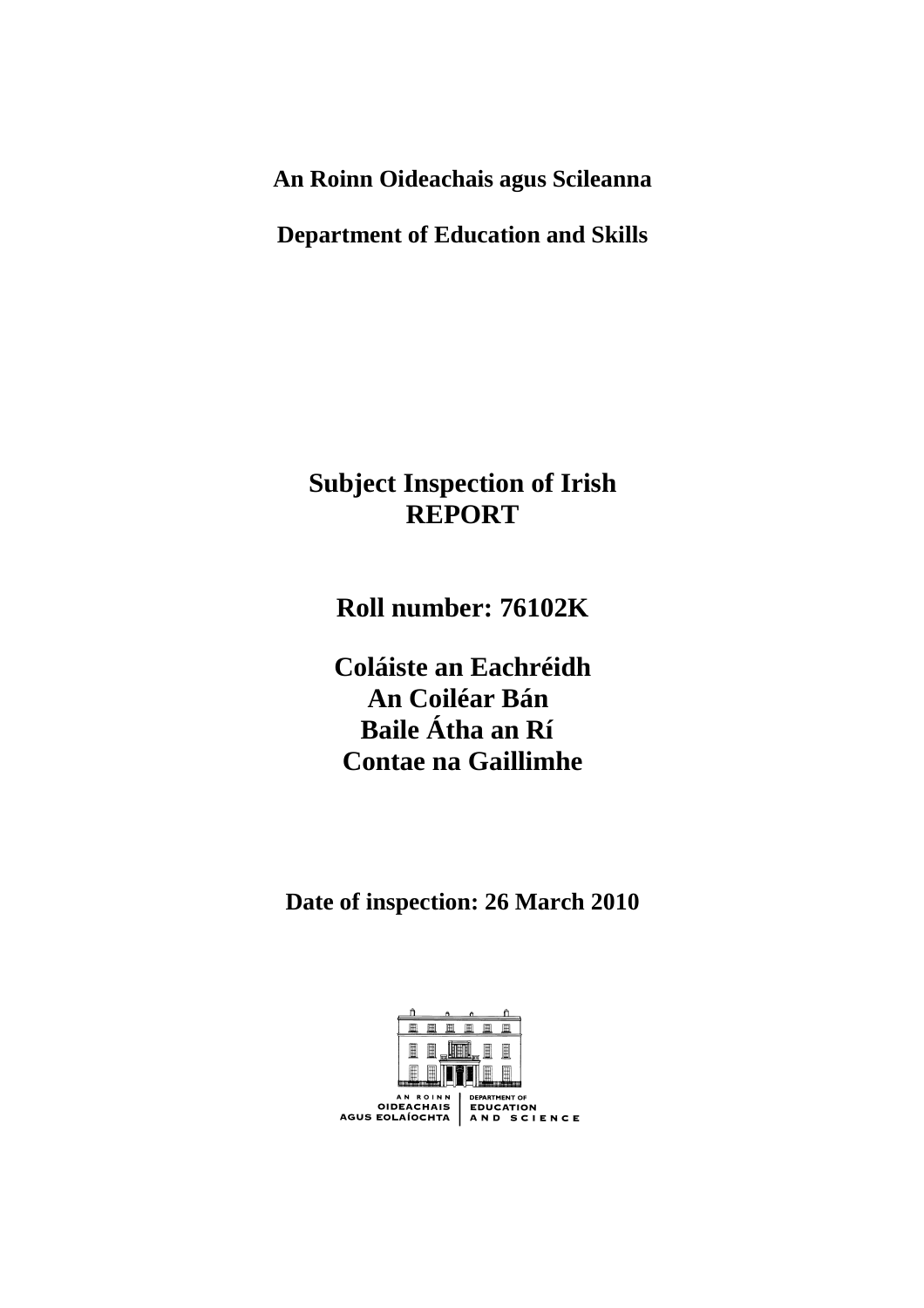## **REPORT ON THE QUALITY OF LEARNING AND TEACHING IN** I**RISH**

**\_\_\_\_\_\_\_\_\_\_\_\_\_\_\_\_\_\_\_\_\_\_\_\_\_\_\_\_\_\_\_\_\_\_\_\_\_\_\_\_\_\_\_\_\_\_\_\_\_\_\_\_\_\_\_\_\_\_\_\_\_\_\_\_\_\_\_\_\_\_\_\_\_\_\_\_\_\_** 

#### **SUBJECT INSPECTION REPORT**

This report has been written following a subject inspection in Coláiste an Eachréidh, Athenry, County Galway. It presents the findings of an evaluation of the quality of teaching and learning in Irish and makes recommendations for the further development of the teaching of this subject in the school. The evaluation was conducted over one day during which the inspector visited classrooms and observed teaching and learning. The inspector interacted with students and teachers, examined students' work, and had discussions with the teachers. The inspector reviewed school planning documentation and teachers' written preparation. Following the evaluation visit, the inspector provided oral feedback on the outcomes of the evaluation to the principal. The board of management of the school was given an opportunity to comment on the findings and recommendations of the report; the board chose to accept the report without response.

#### **SUBJECT PROVISION AND WHOLE SCHOOL SUPPORT**

Coláiste Eachréidh was established under the auspices of County Galway Vocational Education Committee in the year 2006. This is the first all-Irish post-primary school to be established in County Galway to accommodate students from all-Irish medium primary schools in the catchment area of Athenry. There is one class group in each year of the junior cycle and this year the first cohort of students began the leaving certificate programme. It is planned to introduce Transition Year (TY) within the next two years and parents or guardians were made aware of this two years ago.

All class groups are organised on the basis of mixed ability and the vast majority of class groups have daily input in Irish. Additional classes are provided for students whose Irish is limited and for students with recognised learning needs in accordance with the school's policy on Irish. The mainstream class teacher is a graduate of Irish. Management provides every encouragement and support to the department to undertake continuing professional development, including in-career workshops organised by the Second Level Support Service (SLSS). An inservice day on the teaching of Irish in the context of immersion was organised. The school is congratulated for promoting the importance of continuing professional development in the school. The cooperation between Coláiste an Eachréidh and other schools in the vocational education scheme is also commendable in terms of sharing facilities and human resources in order to ensure the best provision for the students.

The school has very good facilities which support the teaching and learning of Irish. A computer with broadband connection is available in every room as well as an interactive board in some rooms. The teachers have easy access to televisions, hard disks, multi-use digital disks, and overhead and data projectors. A computer room is also available on a booking basis. The department has sourced a lot of aids and it is recommended that it augment this collection on an ongoing basis. The list of aids available to post-primary students on the website of the SLSS and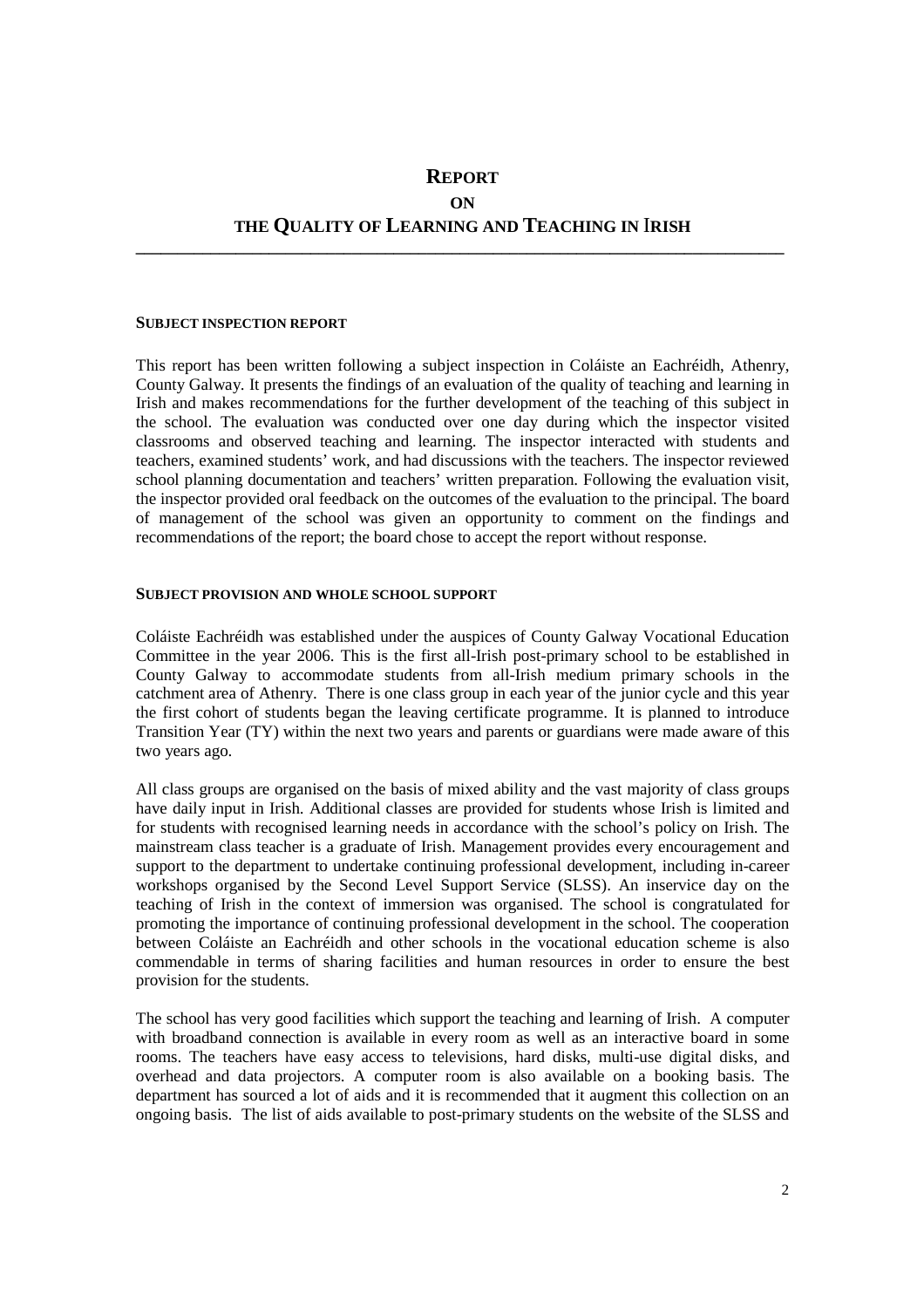the website www.cogg.ie would be of value as a reference point when developing teaching and learning resources in the future.

The students are given the opportunity to participate in a wide range of co-curricular and extracurricular activities, which are organised by the school, the vocational education committee, or by organisations such as Conradh na Gaeilge and Gael Linn. The school deserves high praise for encouraging students to participate in such activities, which greatly enrich the learners' experience of Irish and the Irish culture in accordance with the school's mission statement and the Irish policy.

#### **PLANNING AND PREPARATION**

It is commendable that the aims and objectives laid out for the teaching and learning of Irish have been developed within the framework of the whole-school policy for language. The department is congratulated on the special emphasis being placed on giving students optimum competency across the four major language skills in accordance with the main principles of the syllabus. It is recommended that an action plan be devised to promote the language in the school with a view to implementing the aims and objectives in the whole-school policy, and also those set out in the Irish plan. It would also be beneficial to define a timeframe for the action plan as well as nominating staff members to achieve the targets. It would be very worthwhile for the school to forge strong links with the Irish-medium education movement and to cultivate additional links with other Irish-medium colleges operating in English-speaking environments.

Curriculum plans for the teaching and learning of Irish comprise lists of topics organised on a monthly basis. These plans contain good detail on the department's approaches and practices. There is an emphasis on the integration of grammar in the topics, roleplay and language games in the students' learning experience. It is recommended that the plans for the various year groups be further developed. In the case of topics (1-14) as laid out in the curriculum for the junior cycle, it is recommended that the material be adapted to suit the school context and that it be contemporary with the learners' life experience and time. Students attending the school come from various language backgrounds and as a result they have different competencies in Irish. In this context, and in accordance with the recommendations in the immersion literature, it is recommended that a bridging language programme be designed to instill competence and develop self-confidence in the language among the students for the immersion context before the end of the first term in first-year. It is recommended as a guideline in the development of curriculum plans, that the teaching topics and the learning aims, the methodologies, the resources, the time periods and the assessment methods be specified. In this way, the planning will be done to teach the langauge thematically and in an integrated manner across the various aspects of the syllabuses in accordance with the approach recommended in the Irish syllabuses. Examples of such integrated planning are to be found in *Guidelines in support of Teaching the Revised Course in Literature* from the National Council for Curriculum and Assessment (NCCA, 2004).

#### **TEACHING AND LEARNING**

There was a high standard in the short-term planning and preparation of all the lessons observed during the inspection. The lessons were characterised by good structure in accordance with the learning targets, and on the whole the lessons evolved in a developmental manner. It is commendable that the learning objectives were shared with the students at the beginning of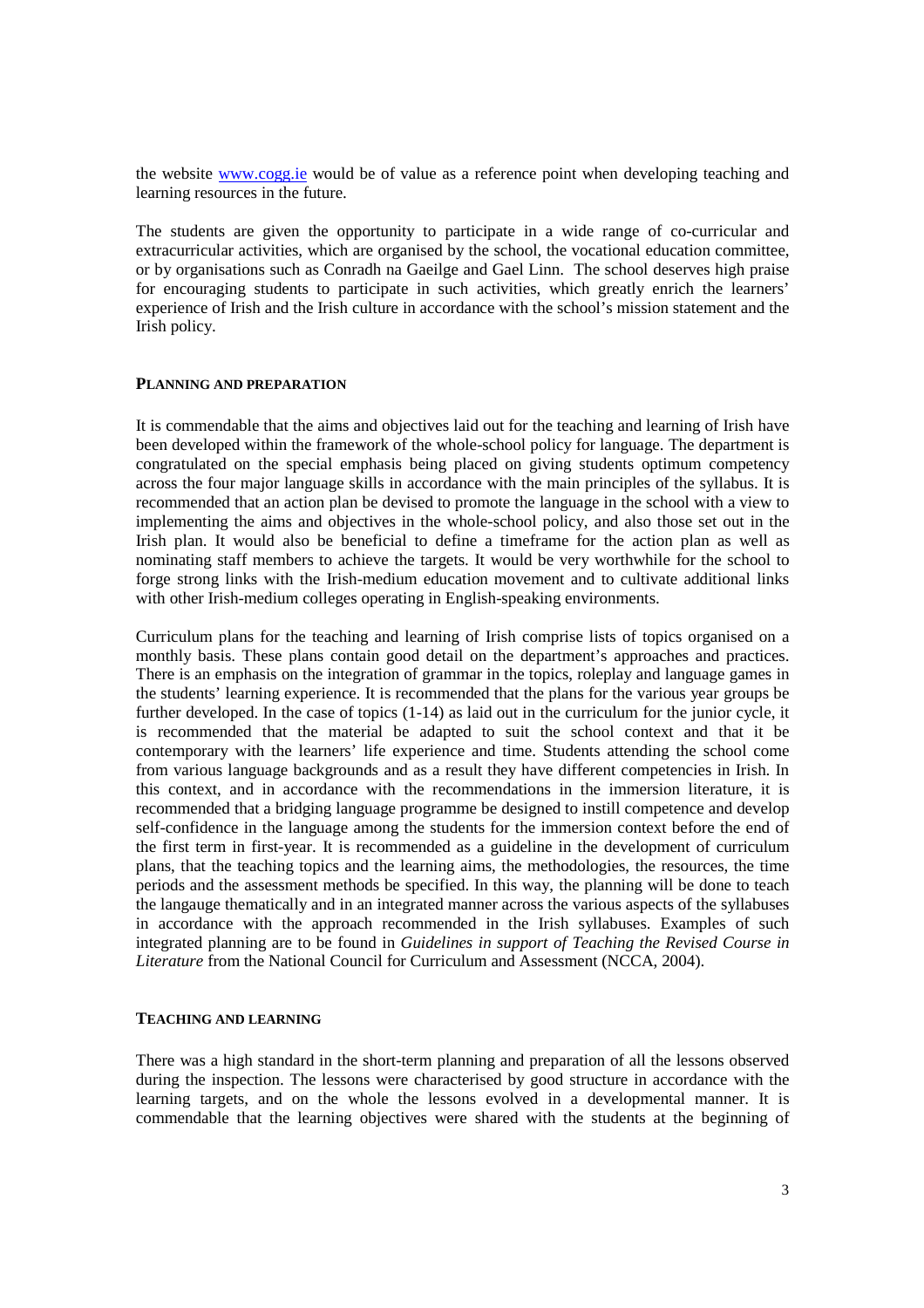classes and again as the learning activity changed. It is recommended that debriefing sessions take place with the students at appropriate junctures during the lessons to provide an opportunity to the learners to demonstrate or to clarify what they have learned. This approach is beneficial as it cultivates learner independence when they are required to identify their own learning outcomes. The learning aids prepared for lessons were very good, and the PowerPoint slides and work sheets increased the students' participation in the learning activities. In the case of one class, a differentiated worksheet was employed with a core task for all students, as well as an extended task for those who had completed the core task before the allocated time had expired. This differentiated approach is commended in dealing with the mixed-ability context in particular.

A range of good teaching and learning methodologies was used in all the lessons observed during the inspection. In one class there was a good balance between the teacher's input and students' activities as well as variety in the number of language skills, which were integrated thematically during the lesson. Individual work was reinforced with paired tasks where worthwhile communicative opportunities were created for the students to practise their receptive and productive skills as well as facilitating peer learning. Such teaching and learning techniques are congratulated, and it is recommended that more use be made of them in other classes. Singing was being used as a strategy for enriching students' vocabulary, and the effectiveness of this methodology was evident from the learners' clear understanding of the meaning of the songs. This practice is commendable.

A revision lesson on grammar comprised the subject matter for another class. A good standard of whole-class presentation supported by clear recording on the board characterised the class. The teacher had to devote a considerable amount of time to the detailed analysis of the grammatical point and to recording the details. Students then took more time to make a copy of this. As an alternative approach, it is recommended that a revision handout be prepared. In this way the students would have more time to practise the point of grammar, while the teacher would have more opportunities to scaffold the students who may be challenged by such a task.

Good questions were directed at individual pupils and this increased the participation of students in the majority of lessons. It is recommended that wider use be made of this method of questioning in the course of every class so that the stronger learners do not dominate the questioning.

Exemplary class management skills were employed in all lessons during the inspection. Encouraging affirmation was always given for the quality of efforts and the opinions being provided by the students. The students participated willingly in the lesson activities. High expectations for learning and behaviour characterised every class.

It is commendable that a high standard of spoken and written Irish was being used in all lessons. The students' attention was being directed towards pronunciation and dialect matters during the lessons. It is recommended that this approach be also used when teaching grammar. A target point can be selected for the course of a lesson or a series of lessons, and the same point of grammar can be revisited repeatedly in the communicative context of the text where the point arises. This will result in a reduction in the monotony which attaches especially to a lesson focussed on grammar and the students will learn the grammar rules in a graduated manner.

There was a good learning environment in the classroom where the majority of Irish classes were being taught. Materials relating to Irish and the teaching and learning of Irish were on display on classroom walls. A number of notices in Irish were also on display around the school. It is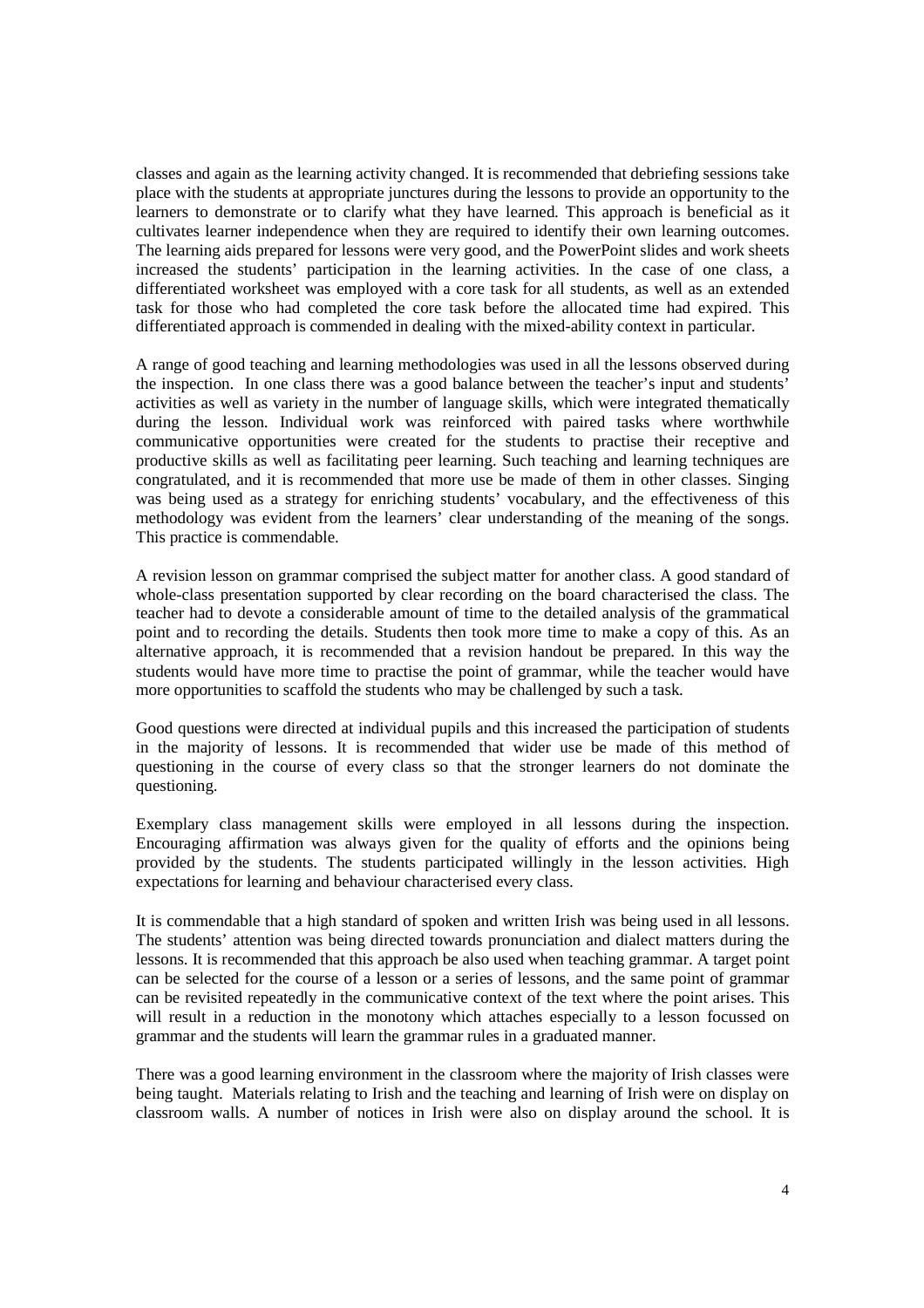recommended that the number of such notices and also the number of permanent notices around the school in general be increased.

### **ASSESSMENT**

All students in the school undergo summative examinations on two occasions during the school year. A report based on these assessments issues to homes. It was evident in a document provided by the school that the four major language skills are included in the students' summative assessment. This practice is commendable, and it is recommended that parents or guardians be informed about the students' achievement across all language skills in school reports.

The school has developed a comprehensive homework and school-diary policy. The class teachers manage the homework diaries and parents sign the diaries on a weekly basis. Parents and teachers also use the diaries as a conduit for communication. These approaches are commendable. The random sample of diaries which were reviewed indicated that homework is regularly assigned with the emphasis being on written, memorisation and on revision tasks. Although this practice is in line with the guidelines on homework in the whole-school policy, it is recommended that this be reviewed in the context of language teaching, so as to include variety across all language skills in homework tasks. Such an approach would reinforce the student's competency in all the skills instead of prioritising just one skill. It is commendable that the random sample of diaries observed indicated that the homework in almost every subject was being recorded in Irish as is appropriate.

It was evident from the copybooks which were reviewed randomly that a good range of work had been done in accordance with the syllabus requirements, and that there were good practices to be observed in relation to corrections. Corrections focussed on grammatical or spelling errors were observed in the students' work. The majority of corrections provided clear guidelines on the correct form of the word, or else the correct spelling was provided. Developmental corrections were also in use, which provided clear learning guidelines to the students. These correction practices are commendable as they demonstrate an understanding of the learning to be gained for students from the correction process. Regarding corrections there is a need to be mindful about the extensive use of red pen marks as seen in some copybooks, in the context of the negative effect such practice can have on the learner's intrinsic motivation.

#### **SUMMARY OF MAIN FINDINGS AND RECOMMENDATIONS**

The following are the main strengths identified in the evaluation:

- Very favourable provision and support exist for the teaching and learning of Irish in the school.
- There was a high standard in the short-term planning and the preparation which was carried out for all the lessons observed during the inspection.
- A good range of teaching and learning methodologies was in use in all lessons, and exemplary class-management skills characterised every lesson.
- The school has developed a comprehensive homework and school diary policy as well as good procedures for formative and summative assessment. The practices in use for correction of students' work were also commendable.